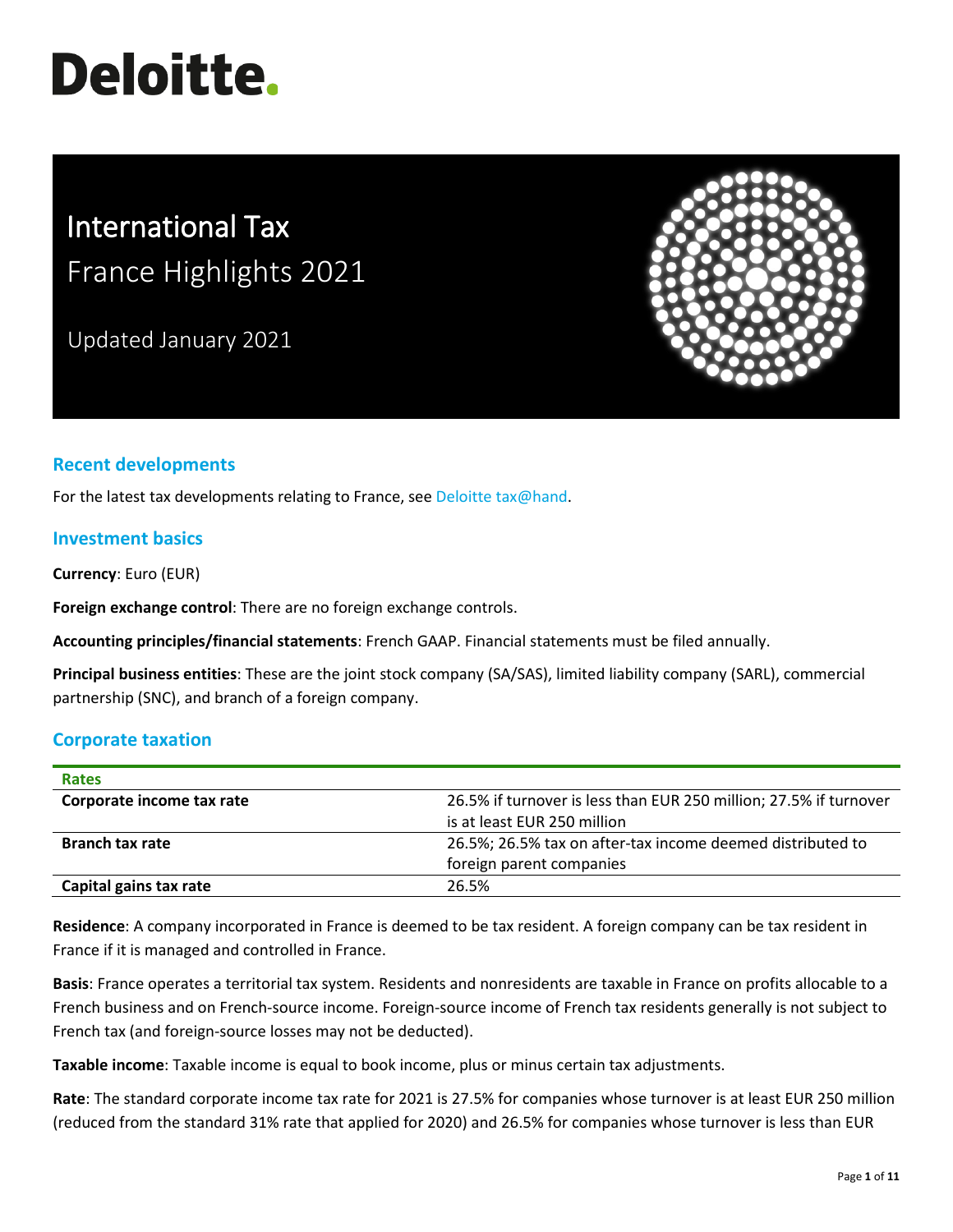250 million (a 28% standard rate applied for 2020). The rate should be reduced to 25% by 2022. Small or new businesses may benefit from lower rates.

**Surtax**: A 3.3% social surcharge applies to a standard corporate income tax liability exceeding EUR 763,000, bringing the marginal effective rate to 28.4% with a 27.5% standard rate (or 27.4% with a 26.5% standard rate). Small and mediumsized enterprises benefit from specific exemptions, provided certain conditions (e.g., turnover, capital) are satisfied.

**Alternative minimum tax**: There is no alternative minimum tax.

**Taxation of dividends**: Dividends generally are included in taxable income, although distributions from qualifying subsidiaries benefit from the participation exemption (see "Participation exemption," below).

**Capital gains**: Capital gains generally are subject to corporate tax at the standard rate, but capital gains derived from the sale of qualifying shareholdings can benefit from the participation exemption (see "Participation exemption," below).

**Losses**: Ordinary losses may be carried forward indefinitely but may be offset against taxable profit (excluding distributed income) of a given year only up to an amount equal to EUR 1 million, plus 50% of the taxable result in excess of this amount for the fiscal year. Losses may be carried back for one year in certain cases, up to EUR 1 million. This creates a receivable from the French tax authorities equal to the tax surplus previously remitted, which may be used to offset corporate income tax payable in the five following fiscal years. After the five-year period, the unutilized amount of the receivable is refunded to the taxpayer. Exceptionally in 2020, companies may apply for the immediate refund of their carryback receivable balance. The request must be made before the May 2021 tax return filing deadline for the fiscal year closing on 31 December 2020. For carryback receivables arising in 2020, the request may be made as from the day following the fiscal year closing date and before the final settlement of corporate income tax (with a 20% margin of error granted).

Additional limitations apply to the deduction of capital losses on the sale of shares between related parties.

**Foreign tax relief**: French domestic law generally does not provide for a credit for foreign taxes. Income subject to foreign tax that is not exempt from French tax under the territoriality principle is taxable net of foreign tax paid. However, most tax treaties provide for a tax credit mechanism, which generally corresponds to the withholding tax paid in the source country but is capped at the French tax actually due on the net income. The portion of the credit exceeding the cap is forfeited.

**Participation exemption**: A participation exemption on dividends applies where the recipient owns at least 5% of the shares of the distributing entity for at least 24 months. If the participation exemption applies, the dividends are 95% tax exempt, resulting in a maximum effective rate of 1.42% with a standard rate of 27.5% (5% x 28.4% (including social surcharge)) or 1.37% (5% x 27.4% (including surcharge)) with the standard rate of 26.5% that applies to companies whose turnover is lower than EUR 250 million. However, if an entity is merged shortly after making a distribution and the merger is within two years of its acquisition, the parent company must choose between having the distribution within the scope of the participation exemption and taking a deduction for the loss on the shares of the distributing entity. (See also "Other" under "Anti-avoidance rules," below).

A participation exemption also applies to capital gains arising on the sale of shares that form part of a substantial investment if the shares have been held for at least 24 months. The gain is 88% exempt, resulting in a maximum effective rate of 3.4% with a 27.5% standard rate (12% x 28.4% (including social surcharge)) or 3.29% (12% x 27.4% (including social surcharge)), with the standard rate of 26.5% that applies for companies whose turnover is lower than EUR 250 million.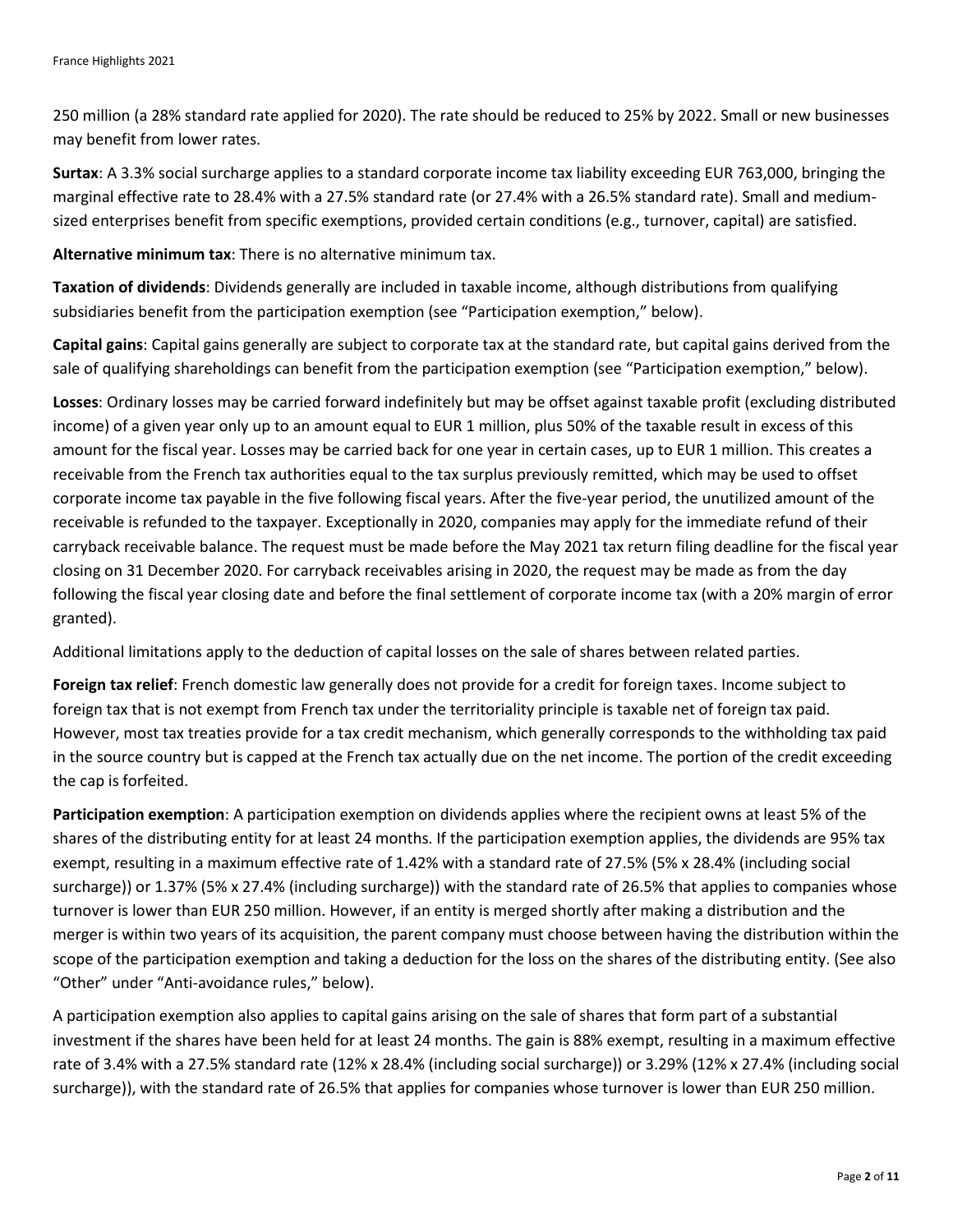**Holding company regime**: See "Participation exemption," above.

**Incentives**: France offers an R&D tax credit of 30% on qualifying research expenses up to EUR 100 million and 5% above this limit, provided certain criteria are met.

A patent box regime is available under which income and capital gains arising from certain patents are taxed at a reduced corporate tax rate of 10%.

#### **Compliance for corporations**

**Tax year**: The tax year generally is the calendar year, although a taxpayer may choose a different year-end date. The tax year is 12 months but can be shorter or longer in certain cases.

**Consolidated returns**: Under the fiscal integration regime, a group of companies may opt to consolidate profits and losses so that tax is assessed at the level of the parent company but is based on the group profit or loss. To qualify for consolidation, the parent must, inter alia, be subject to French tax and may not be 95% or more owned directly by French corporate taxpayers. Only subsidiaries that are at least 95% owned, directly or indirectly, by the parent may be included in the tax group (if subject to French corporate tax). Subsidiaries indirectly held through a chain of participations that include French companies not part of the tax group or non-EU resident companies may not be part of the group. However, groups may be consolidated vertically (the traditional interpretation) or horizontally (French sister companies with a common EU parent company may form a horizontally consolidated group).

**Filing and payment**: A self-assessment regime applies. Corporate tax returns normally are due by the second business day following 1 May of the year following the calendar year, or within three months of the year end for a non-calendar financial year.

**Penalties**: Late payments and late filing are subject to a 10% penalty. If additional tax is payable as a result of a reassessment of tax, interest is charged at 0.2% per month (2.4% per year). Special penalties can apply in the event of bad faith or abuse of law.

**Rulings**: Rulings are becoming a regular practice and are binding only on the tax authorities. No fee is payable. A special ruling procedure exists to confirm whether a foreign entity has a permanent establishment (PE) in France. Advance pricing agreements for transfer pricing purposes also are available.

# **Individual taxation**

| <b>Rates</b>               |                       |              |
|----------------------------|-----------------------|--------------|
| Individual income tax rate | <b>Taxable income</b> | Rate         |
|                            | Up to EUR 10,084      | 0%           |
|                            | EUR 10,085-25,710     | 11%          |
|                            | EUR 25,711-73,516     | 30%          |
|                            | EUR 73,517-158,122    | 41%          |
|                            | Over EUR 158,122      | 45%          |
| Capital gains tax rate     |                       | 30% (movable |
|                            |                       | assets); 19% |
|                            |                       | (immovable   |
|                            |                       | property)    |

**Residence**: Individuals domiciled in France are considered resident. Individuals normally are considered domiciled in France if their principal residence, main place of business or professional activity, or center of financial interests is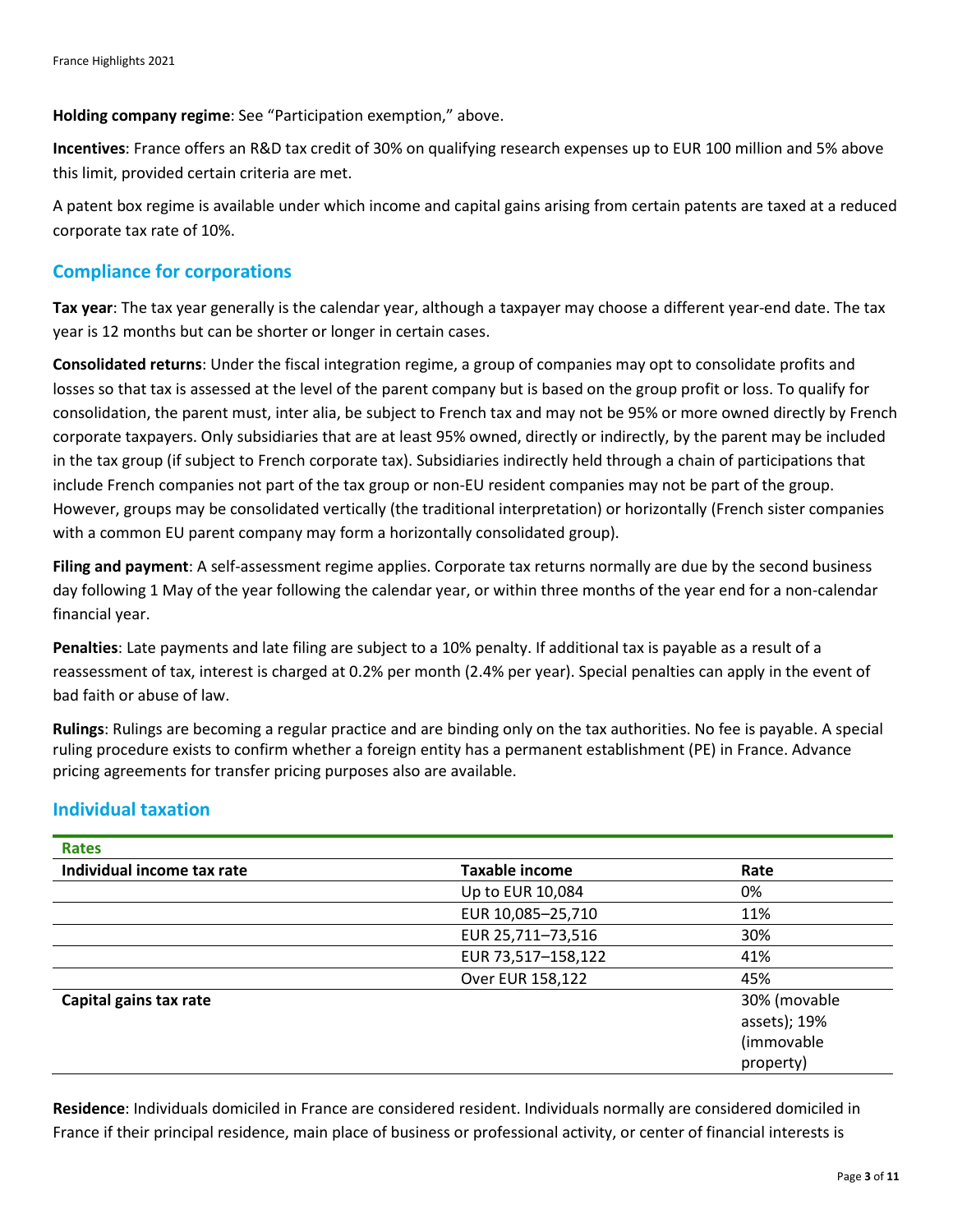located in France. Executives of large French corporations with an annual turnover exceeding EUR 250 million are deemed to perform their principal professional activities in France.

**Basis**: Residents are taxed on worldwide income; nonresidents are taxed only on French-source income.

**Taxable income**: Taxable income generally includes employment income, business income, real estate income, investment income, and capital gains.

**Rates**: Rates on ordinary income are progressive, ranging from 0% to 45%, plus special social security surcharges for French residents of a maximum of 17.2%.

An exceptional contribution applies on the portion of income that exceeds EUR 250,000 for single individuals and EUR 500,000 for married couples. The rate of the contribution is 3% on income between EUR 250,000 and EUR 500,000 for single individuals (EUR 500,000 and EUR 1 million for married couples) and 4% on the part of income exceeding EUR 500,000 for single individuals (EUR 1 million for married couples). The measure will remain in effect until the government achieves a zero deficit.

**Capital gains**: Capital gains from the disposal of movable assets (e.g., securities, bonds) are subject to a 30% tax rate (i.e., 12.8% income tax, plus a 17.2% social contribution). Capital gains from the disposal of immovable property are taxed at a special flat rate of 19%, plus special social security surcharges.

**Deductions and allowances**: Various deductions and allowances are available, based primarily on family circumstances and related to certain types of investment or expense incurred during the year.

**Foreign tax relief**: French domestic law generally does not provide for a credit for foreign taxes. Income subject to foreign tax that is not exempt from French tax under the territoriality principle is taxable net of foreign tax paid. However, most tax treaties provide for a tax credit mechanism, which generally corresponds to the withholding tax paid in the source country but is capped at the French tax actually due on the net income. The portion of the credit exceeding the cap is forfeited.

# **Compliance for individuals**

**Tax year**: The tax year is the calendar year

**Filing status**: Married persons file a joint tax return, with no option to file separately after the year of marriage or before the year of divorce.

**Filing and payment**: A Pay As You Earn (PAYE) system applies, under which tax is withheld at source by employers from employees' remuneration, including pensions and "replacement income" (e.g., unemployment benefits, etc.). The tax due on self-employment and investment income is payable on a monthly basis (or a quarterly basis if the taxpayer so elects) and is debited by the tax authorities directly from the taxpayer's bank account. However, individuals still must file an income tax return, generally by 31 May after the end of the tax year.

**Penalties**: Late payments and late filing are subject to a 10% penalty. If additional tax is payable as a result of a reassessment of tax, interest is charged at 0.2% per month (2.4% per year). Special penalties can apply in the case of bad faith or abuse of law.

**Rulings**: Rulings are becoming a regular practice and are binding only on the tax authorities. No fee is payable.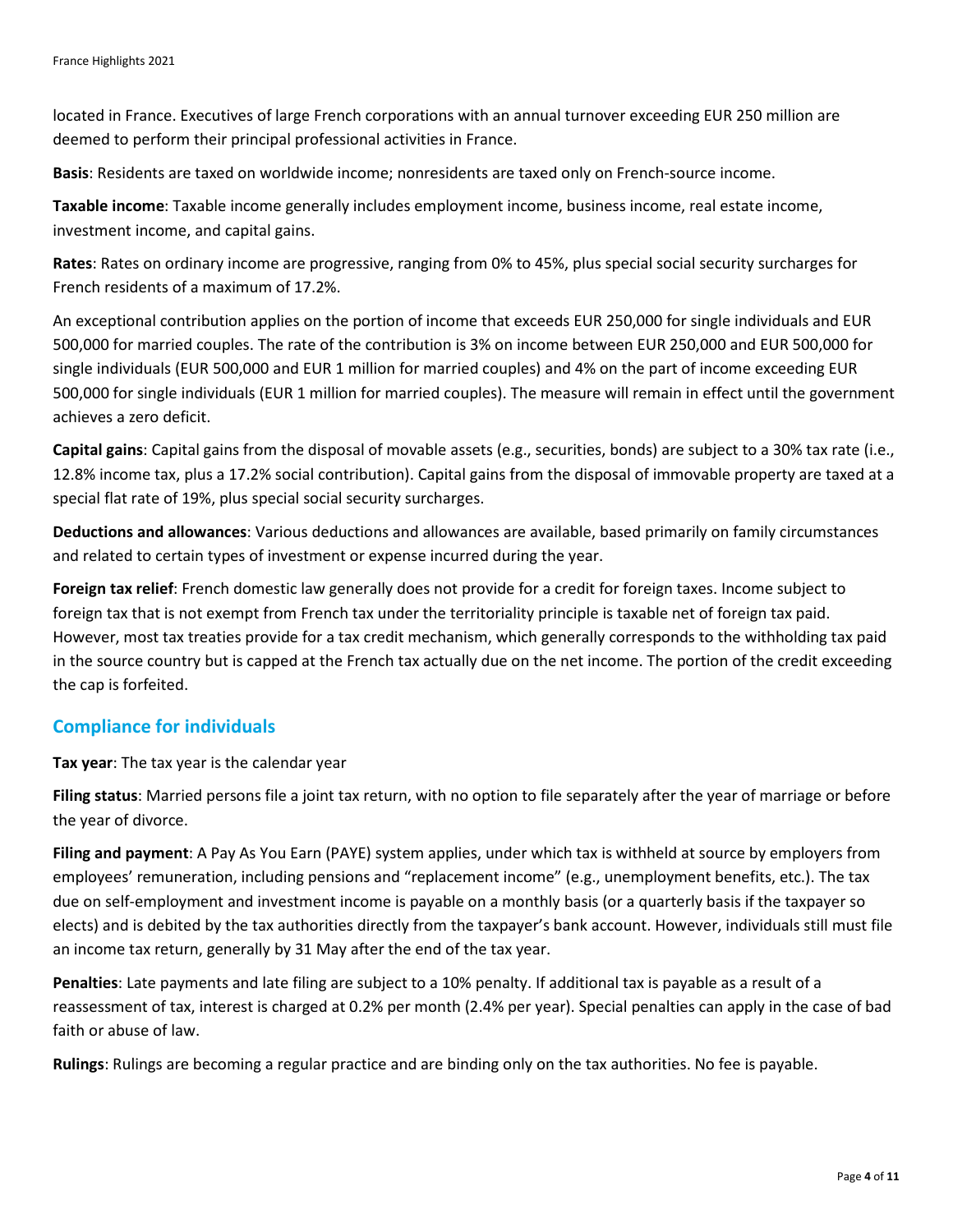# **Withholding tax**

| <b>Rates</b>                       |                  |                   |                     |                   |
|------------------------------------|------------------|-------------------|---------------------|-------------------|
| Type of payment                    | <b>Residents</b> |                   | <b>Nonresidents</b> |                   |
|                                    | Company          | <b>Individual</b> | Company             | <b>Individual</b> |
| <b>Dividends</b>                   | 0%               | 0%                | 26.5%               | 26.5%             |
| <b>Interest</b>                    | 0%               | 0%                | 0%                  | 0%                |
| <b>Royalties</b>                   | 0%               | 0%                | 26.5%               | 26.5%             |
| <b>Fees for technical services</b> | 0%               | 0%                | 26.5%               | 26.5%             |

**Dividends**: Dividends paid by a French company to a nonresident shareholder are subject to a 26.5% withholding tax (reduced from 28% for 2020), unless a tax treaty provides for a lower rate or the EU parent-subsidiary directive applies. Under the directive, dividends paid by a French company to a qualifying EU parent company are exempt from withholding tax (see "Controlled foreign companies," below, for rules on noncooperative countries). The 26.5% domestic withholding tax rate should be reduced to 25% in 2022 in line with the reduction in the standard corporate tax rate. No withholding tax is imposed on dividends paid to residents.

**Interest**: Interest paid by a French company to a nonresident lender generally is not subject to withholding tax (see "Controlled foreign companies," below, for rules on noncooperative countries). No withholding tax is imposed on interest paid to residents.

**Royalties**: Royalties paid to a nonresident entity are subject to the 26.5% standard corporate income tax rate for 2021 (reduced from 28% for 2020), regardless of the entity's annual income (see under "Rate," above). The rate may be reduced or eliminated under a tax treaty, or where the royalties qualify for the benefit of the EU interest and royalties directive (see "Controlled foreign companies," below, for rules on noncooperative countries). The rate should be reduced to 25% in 2022 in line with the reduction in the standard corporate tax rate. No withholding tax is imposed on royalties paid to residents

**Fees for technical services**: Fees paid for commissions, consultancy, and services performed or used in France are subject to the 26.5% standard corporate income tax rate for 2021 (reduced from 28% for 2020), regardless of the entity's annual income (see under "Rate," above). The rate may be reduced or eliminated under a tax treaty (see "Controlled foreign companies," below, for rules on noncooperative countries). The rate should be reduced to 25% in 2022 in line with the reduction in the standard corporate tax rate. No withholding tax is imposed on such fees paid to residents.

**Branch remittance tax**: The after-tax income of a French branch of a foreign company is deemed to be distributed to nonresidents and is subject to a 26.5% branch tax for 2021. The rate should be reduced to 25% in 2022 in line with the reduction in the standard corporate income tax rate. The tax may be eliminated or reduced under a tax treaty and is not due if the foreign head office is located in the EU/European Economic Area (EEA) and is subject to income tax with no possibility of opting out or of being exempt, and the income is taxable in the foreign country.

# **Anti-avoidance rules**

**Transfer pricing**: French entities controlled by entities established outside of France are taxable in France on profits transferred, directly or indirectly, to an entity located abroad through an increase or decrease in purchase or sales prices, or by any other means. Companies exceeding certain thresholds must maintain contemporaneous transfer pricing documentation.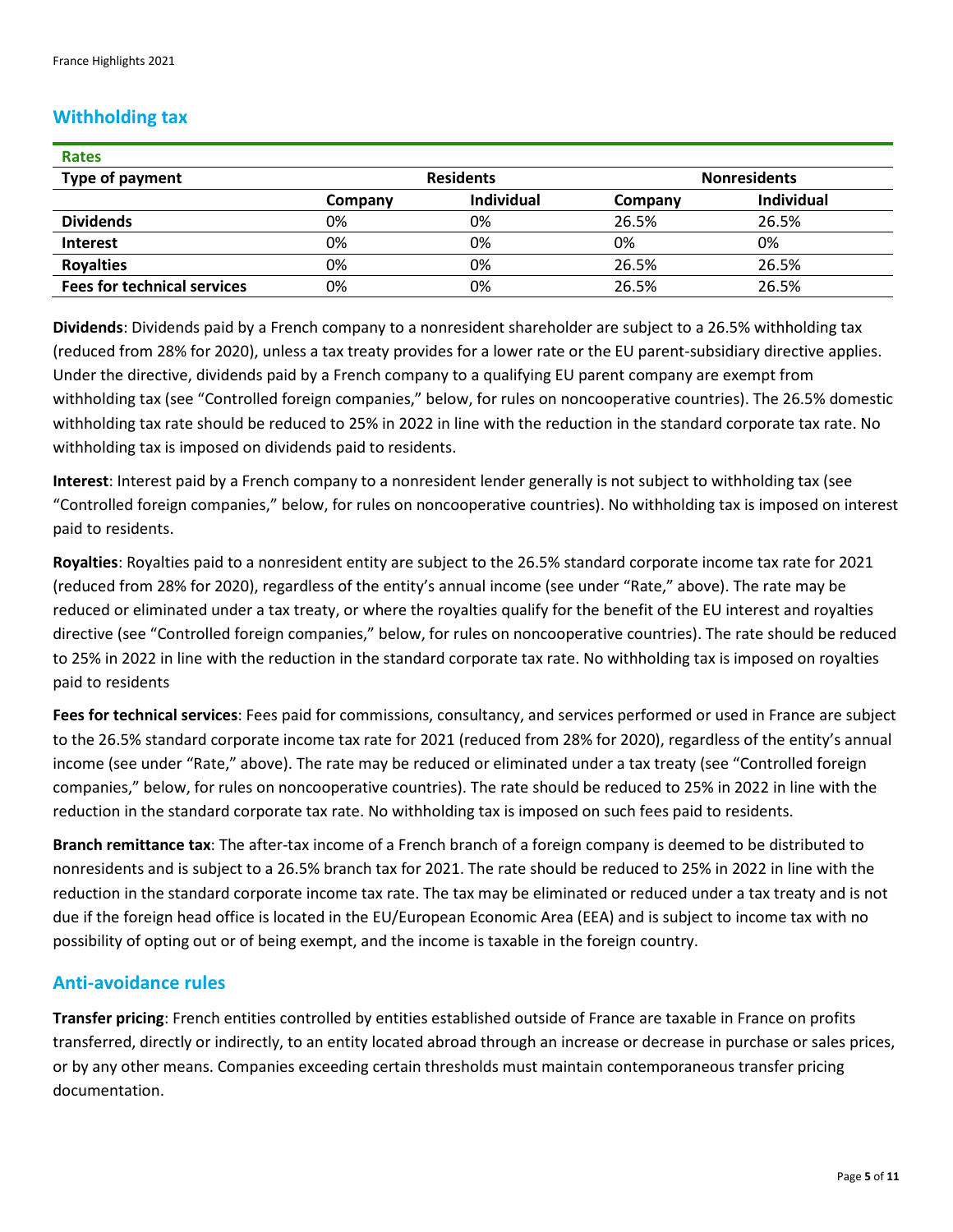Rates on interest paid by French corporate taxpayers to related parties are deemed to be at arm's length if they do not exceed an index corresponding to the average annual floating rate applied by banks to two-year loans granted to businesses. If the interest rate exceeds that index, the taxpayer will have to demonstrate that it would have paid a similar or higher rate to a bank in a comparable situation.

**Interest deduction limitations**: Interest expense deduction limitation rules apply in line with the EU Anti-Tax Avoidance Directive (ATAD 1). Net borrowing costs ("exceeding borrowing costs"), such as interest expense, guarantee costs, or foreign exchange losses on borrowings, are deductible only up to the greater of 30% of the tax EBITDA (i.e., earnings before interest, tax, depreciation, and amortization, restated with tax exempt income) or EUR 3 million.

Excess borrowing costs may be carried forward indefinitely, and unused interest deduction capacity in any given financial year may be carried forward for up to five years.

Companies that are members of a consolidated group for financial accounting purposes may benefit from a safeguard clause. According to this clause, if a company can demonstrate that its equity-over-assets ratio is at least equal to the ratio of the consolidated group, it may deduct 75% of the exceeding borrowing costs disallowed under the EBITDA test.

For tax consolidated groups, the EBITDA test and group safeguard provision are applied at the group level.

Companies that are not part of a consolidated group and that do not have a PE outside of France or an associated company (i.e., "autonomous" companies) may deduct 75% of the excess borrowing costs disallowed under the general limitation rule.

For companies that are considered to be thinly capitalized (i.e., where the related party debt-to-equity ratio exceeds 1:5), the portion of deductible financial expenses will be determined based on the application of two sets of rules:

- External debt: The standard 30% EBITDA test will apply to the portion of interest deemed to derive from external debt, calculated as the total interest multiplied by the amounts put at the disposal of the company by unrelated parties, increased by 1.5 x equity/total amounts put at the disposal of the company.
- Related party debt: Interest on related party debt will be subject to stricter rules, with a 10% of tax EBITDA limitation applying to interest expense deemed to derive from related party debt, calculated as the total interest multiplied by the amounts put at the disposal of the company by related parties/total amounts put at the disposal of the company.

Financial expenses that are deemed to be nondeductible based on the external debt rule may be carried forward indefinitely to be deducted in a subsequent financial year. However, only one-third of financial expenses that are deemed to be nondeductible based on the related party debt rule may be carried forward.

A specific safeguard clause is introduced for consolidated groups for financial accounting purposes, under which the reinforced mechanism provided for in the case of thin capitalization will not apply if the company can demonstrate that the debt ratio of the consolidated group to which it belongs is higher than or equal to its own debt ratio. In that case, the company will continue to benefit from the application of the standard thresholds (i.e., 30% of tax EBITDA or EUR 3 million), as well as from the general safeguard clause allowing an additional deduction (if certain conditions are fulfilled). For the application of the thin capitalization safeguard clause, the company's debt ratio would correspond to the ratio between the total amount of its debt and the amount of its equity. The debt ratio of the consolidated group would be determined by taking into account debt, except debt to companies that are part of the consolidated group. The company's debt ratio will be considered equal to the debt ratio of the consolidated group to which it belongs when the first ratio is higher than the second by a maximum of two percentage points.

The specific thin capitalization safeguard clause also applies to tax-consolidated groups.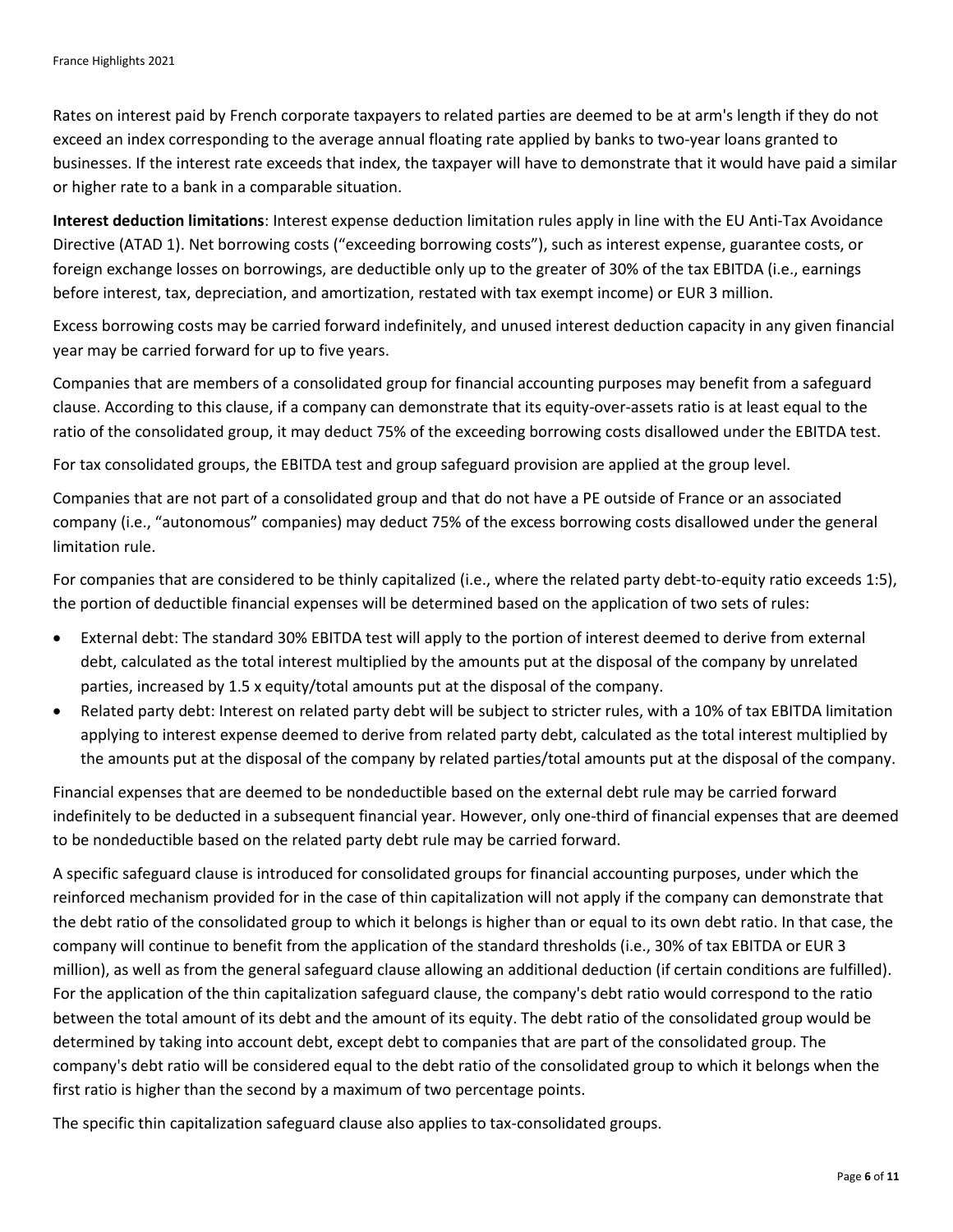**Controlled foreign companies**: The CFC rules apply to more-than-50%-owned or controlled foreign subsidiaries or PEs of a French company when the local taxation is less than 50% of the French rate (i.e., the actual tax paid compared to the French tax that would be due on the income calculated under French GAAP). In such a case, the French company is: (i) taxed on its pro rata share of the income deemed to be received from the CFC if the CFC is a PE or a branch; or (ii) deemed to have received distributed income from the CFC if the latter is a subsidiary. EU companies are outside the scope of the CFC rules, unless the structure was put in place to avoid tax.

Dividends, interest, royalties, and payments for services made to companies located in a noncooperative country may be subject to a 75% withholding tax. Further, dividends received from entities located in noncooperative countries cannot benefit from the participation exemption.

**Hybrids**: The ATAD 2 directive has been transposed into domestic law. The directive aims to prevent multinational companies from using "hybrid" arrangements to limit the taxation of their profits and also applies to hybrid mismatches with non-EU countries. The rules address the following types of arrangement:

- Situations that give rise to a deduction without inclusion of: (i) a payment under a financial instrument; (ii) a payment to/by a hybrid entity; (iii) a payment to an entity with one or more PEs; (iv) a payment to a PE; or (v) a deemed payment between a head office and a PE, or between two or more PEs;
- Situations that give rise to a double deduction; and
- Specific situations involving: (i) an imported hybrid; (ii) a payment to a PE that is disregarded in its jurisdiction; (iii) a hybrid transfer; (iv) a reverse hybrid; or (v) a double deduction by a payer that is a dual tax resident.

The ATAD 2 rules apply only to hybrid mismatches that arise between the taxpayer and its associated enterprises (i.e., generally, entities in which the taxpayer holds a 50% direct or indirect interest (or 25% interest in some cases)) or between associated enterprises. An exception applies to structured arrangements involving a taxpayer, in which case the presence of associated enterprises is not required.

Hybrid mismatches result from the difference in the treatment of financial instruments, entities, or payment attribution rules between two countries. Such differences may result in either a deduction in one country without corresponding taxation in the other, a deduction in both countries, or no taxation in either country. The new rules provide several ways to neutralize hybrid arrangements: either France can disallow the deduction of a payment that is not taxed or that is deducted in the other country, or France can tax income resulting from a payment that is deducted or not taxed in the other country. Another solution is for France to tax payments made by a French entity to a PE located in another country if the PE (and thus its income) is disregarded in that other country. The law provides exceptions to the anti-hybrid rules and notably in cases where: (i) the hybrid transfer is made by a professional financial trader; (ii) the double deduction affects a payment that also is subject to a double inclusion; or (iii) the imported hybrid is fully corrected by another country.

These measures apply as from 1 January 2020. The measures regarding reverse hybrids will be effective as from 1 January 2022.

**Economic substance requirements**: France does not have any specific economic substance rules, although a lack of economic substance may be challenged under case law or anti-abuse rules.

**Disclosure requirements**: Country-by-country reporting is required for certain companies with annual consolidated group revenue equal to or exceeding EUR 750 million.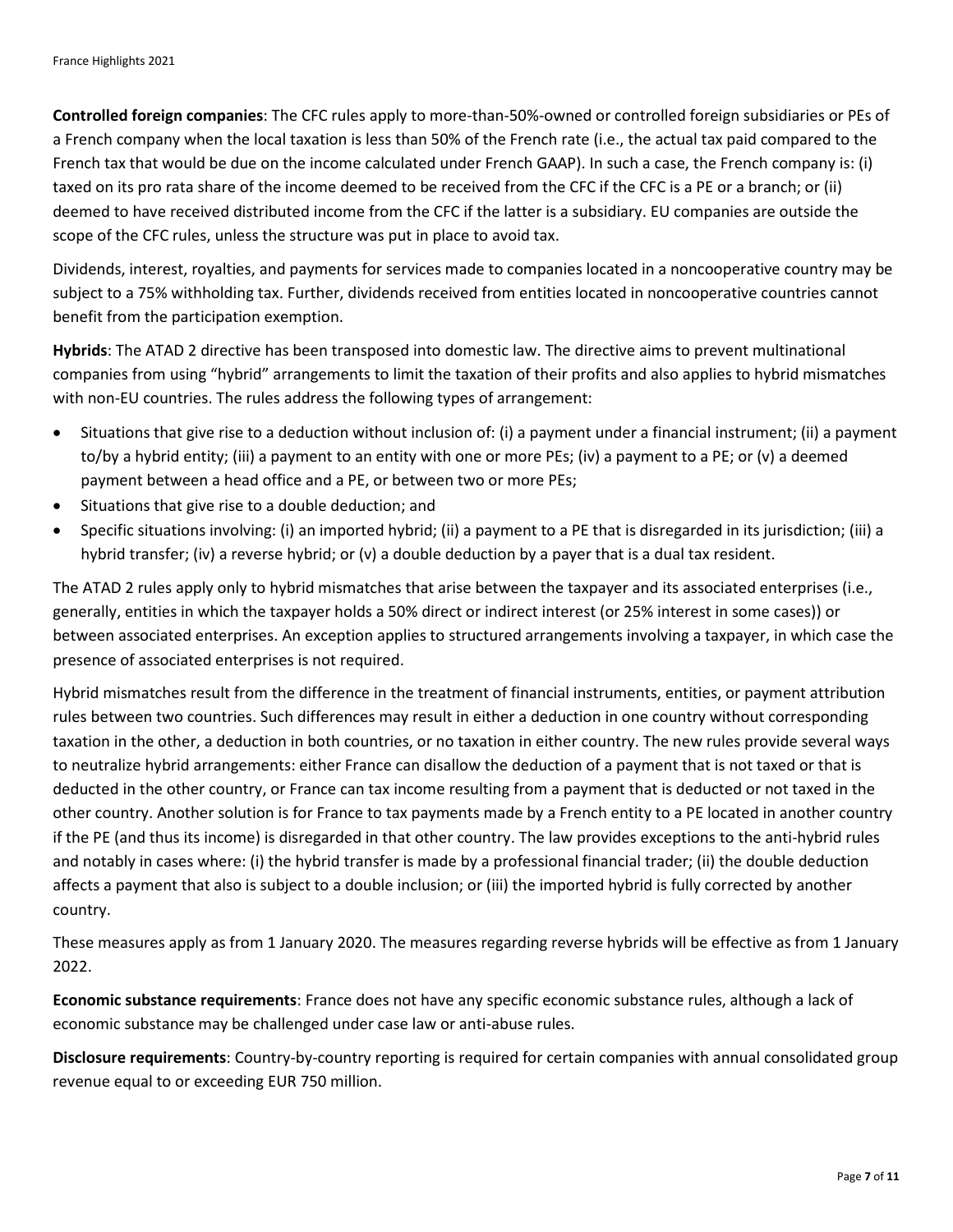New rules implement the EU DAC 6 directive into domestic law. DAC 6 is designed to enhance transparency to prevent aggressive cross-border tax planning, and to this end targets any "intermediary" who designs, markets, organizes, makes available for implementation, or manages the implementation of potentially aggressive tax-planning arrangements. It requires information reported on cross-border schemes to be automatically exchanged by the tax authorities of EU member states. DAC 6 also requires intermediaries to disclose certain information on "reportable cross-border arrangements" to the French tax authorities. A reportable cross-border arrangement is one that involves France and any other country (EU or non-EU) and meets one or more specified hallmarks (i.e., broad categories that set out certain characteristics identified as potentially indicative of aggressive tax planning).

The penalty for failure to comply with the DAC 6 reporting requirements is a maximum of EUR 10,000 per unreported or unnotified arrangement. The penalty is limited to EUR 5,000 for a first infringement for the relevant year and the three preceding years. The total amount of penalties that can be imposed on a single taxpayer or single intermediary may not exceed EUR 100,000 per year.

DAC 6 was expected to become effective as from 1 July 2020 (with a transition period for reportable arrangements where the first step of implementation took place between 25 June 2018 and 1 July 2020). However, France has decided to extend its reporting deadlines in line with the optional six-month delay agreed by the European Council in June 2020 as follows:

- The starting point of the 30-day deadline to report cross-border arrangements is postponed from 1 July 2020 to 1 January 2021 (i.e., the first reporting will take place on 30 January 2021);
- The deadline to report cross-border arrangements whose first stage was implemented between 25 June 2018 and 30 June 2020 (reportable stock) is postponed from 31 August 2020 to 28 February 2021; and
- The deadline for the first update of tradable arrangements is postponed until 30 April 2021.

**Exit tax**: Unrealized capital gains from the transfer of individual assets, a main office, or an establishment from France to an EU/EEA country that has concluded a mutual assistance agreement for the recovery of tax with France are spread over five years. Any tax due on the unrealized gains must be paid within two months following the transfer, either in full or in five equal annual installments.

**General anti-avoidance rule**: A general anti-abuse rule (GAAR) applies in line with ATAD 1. The GAAR provides that, with respect to corporate income tax, nongenuine arrangements put in place for the main purpose (or one of the main purposes) of obtaining a tax advantage that defeats the object or purpose of the applicable tax law should be ignored. An arrangement is defined as nongenuine to the extent it is not put in place for valid commercial reasons that reflect the underlying economic reality.

**Other**: In line with amendments to the EU parent-subsidiary directive, the French tax code excludes from the French participation exemption regime distributed profits that are deductible from the distributing subsidiary's taxable income.

Moreover, the French tax authorities have the general power to disregard or recharacterize all transactions, arrangements, or legal acts that are fictitious or have been executed or entered into for the sole purpose of avoiding French tax. In this case, an automatic penalty applies of 40% or 80% of the tax avoided.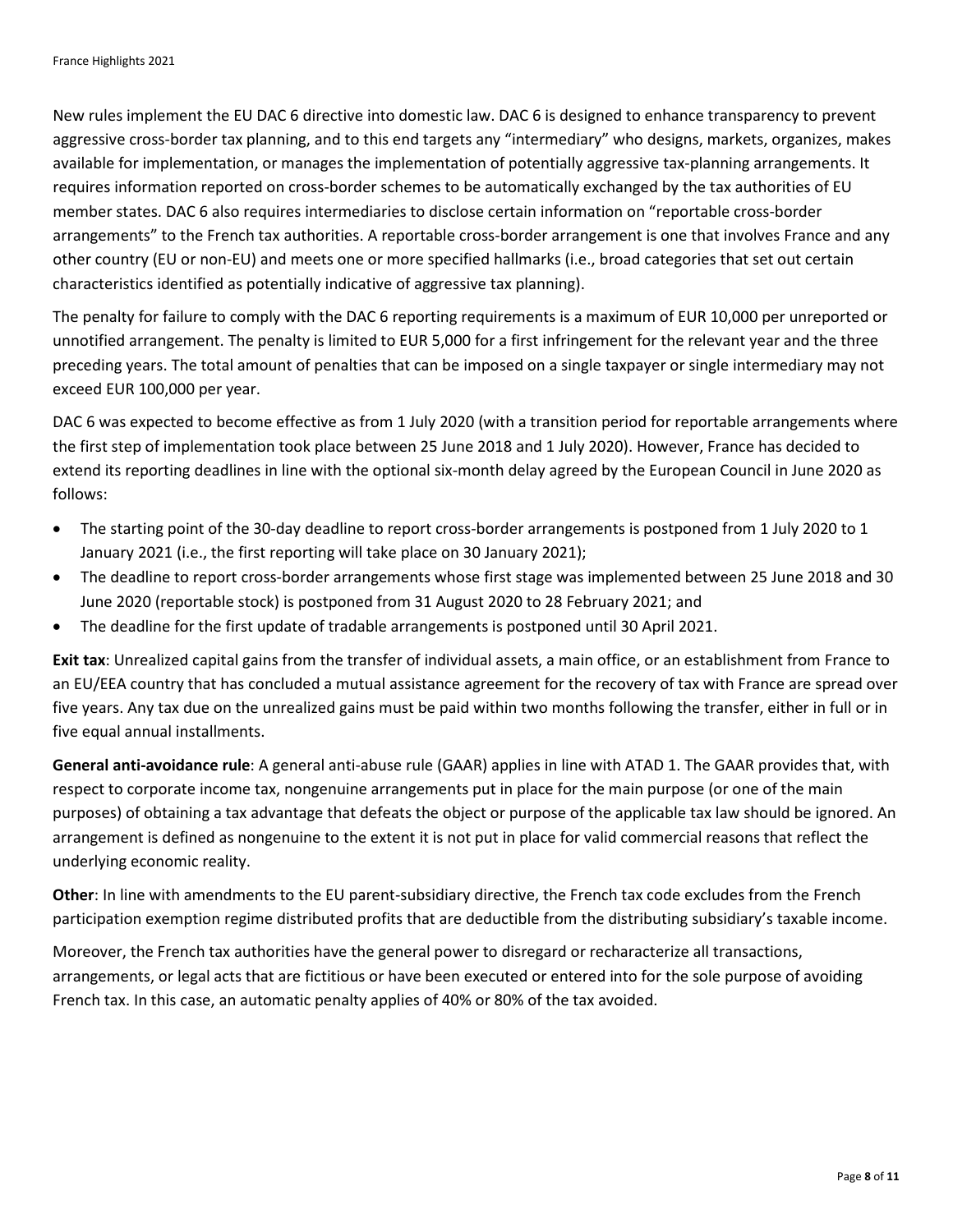#### **Value added tax**

| <b>Rates</b>         |                  |
|----------------------|------------------|
| <b>Standard rate</b> | 20%              |
| <b>Reduced rate</b>  | 0%/2.1%/5.5%/10% |

**Taxable transactions**: VAT is levied on the sale of goods and the provision of services, and on imports.

**Rates**: The standard VAT rate is 20%. Reduced rates of 5.5% or 10% apply to most food products for human consumption and certain other items, and a preferential rate of 2.1% is payable on some periodicals and medicines reimbursed by the social security system. Certain transactions are zero-rated or exempt. Exceptionally, as from 15 October 2020, the 0% VAT rate applies to COVID-19 vaccines and to in-vitro diagnostic medical devices. The measure will be repealed as from 1 January 2023.

**Registration**: Entities subject to VAT must register with the tax authorities.

**Filing and payment**: Filing can be monthly, quarterly, or annually, depending on the type of activities and other factors. Companies belonging to the same group may elect to consolidate payment of VAT (but not VAT returns) in certain cases, but VAT grouping is not possible.

#### **Other taxes on corporations and individuals**

Unless otherwise stated, the taxes in this section apply both to companies and individuals and are imposed at the national level.

**Social security contributions**: Social security contributions and surcharges are deducted at source from employees' salary payments, with contributions of approximately 20% for the employee.

Contributions payable by the employer vary depending on the size and type of business and the location. In certain cases, employer contributions can exceed 50% of gross pay.

**Payroll tax**: Payroll tax is levied on entities that collect revenue not subject to VAT (mostly banks and financial institutions).

**Real property tax**: Several real property taxes apply in France, including the "CET" (see "Other," below), the taxe foncière, and the "3% tax." (See also "Transfer tax," below.)

Both owners and occupants are liable for a dwelling tax based on the "rental value" of the property assessed by the tax authorities.

**Transfer tax**: The sale of real property is subject to a transfer tax at a maximum rate of 5.8%.

The sale of shares of an SARL or SNC is subject to a transfer tax equal to 3% of the sales price, minus a sum equal to the number of units sold x EUR 23,000/total number of the company units. A flat rate of 0.1% applies for the sale of shares of an SA, SAS, or SCA. The rate is increased to 5% if the company whose shares are transferred is a real estate company, i.e., if more than 50% of the fair market value of the company's assets correspond to French real property or real property rights.

The sale of a French going concern, a French customer list, or leasehold rights is subject to a 5% transfer tax. The same tax applies to the sale of intellectual property rights (other than patents) that are related to a French going concern and used in France.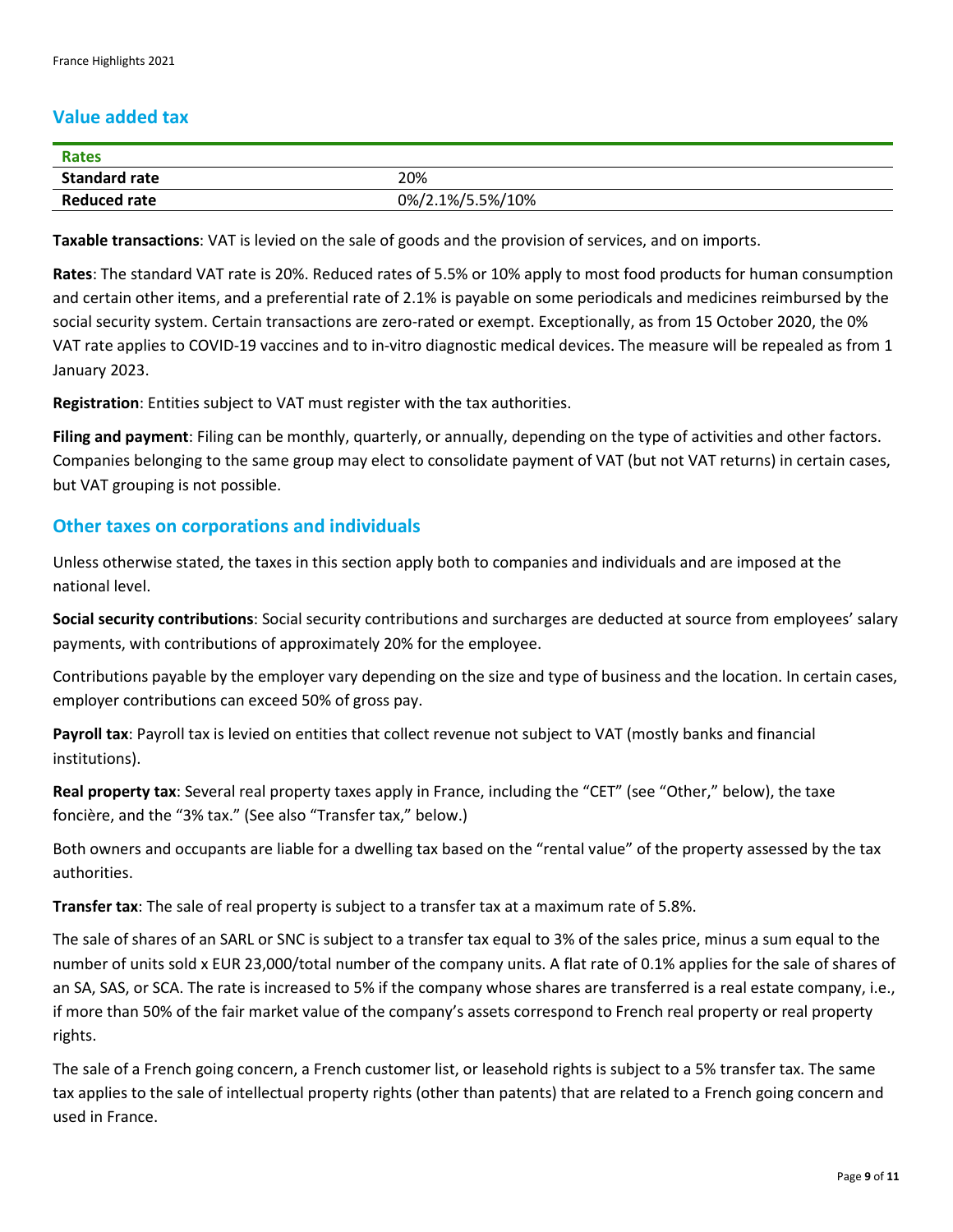**Net wealth/worth tax**: Households pay wealth tax (on real estate assets only) if the net worth of their real estate exceeds EUR 1.3 million (per household, rather than per individual). Nonresidents must pay tax on their property in France, unless they are exempt under a tax treaty. Individuals transferring their tax residence to France after having been tax resident in another country during the preceding five years must only pay tax on their property in France until 31 December of the fifth year following their becoming French residents. Rates are progressive, ranging from 0.5% to 1.5%.

**Inheritance/estate tax**: Transfers between close relatives are subject to tax at rates ranging from 5% to 45%, after a rebate (e.g., up to EUR 100,000 per child).

**Other**: A 3% digital services tax (DST) applies to revenue derived from the provision of online placement of advertising, sale of collected user data, and intermediation services to companies whose revenue from the relevant services during the calendar year exceeds EUR 750 million globally and EUR 25 million in France. For related companies, these thresholds are assessed at the group level.

Resident and nonresident companies operating a French business must pay the CET (contribution économique territoriale). The CET has two components: a real property tax and a tax calculated on adjusted gross receipts of the French business.

A number of minor taxes apply to corporations in France, to fund specific social initiatives.

A financial transaction tax of 0.3% applies to transactions involving shares of publicly traded companies established in France, the capital of which exceeds EUR 1 billion. The tax is calculated based on the value of the shares.

**Tax treaties:** The OECD multilateral instrument (MLI) entered into force for France on 1 January 2019. For information on France's tax treaty network, visit [Deloitte International Tax Source.](https://dits.deloitte.com/#Jurisdiction/28)

**Tax authorities:** French Tax Administration

Contact us:

**Alice De Massiac** Email: [ademassiac@taj.fr](mailto:ademassiac@taj.fr)